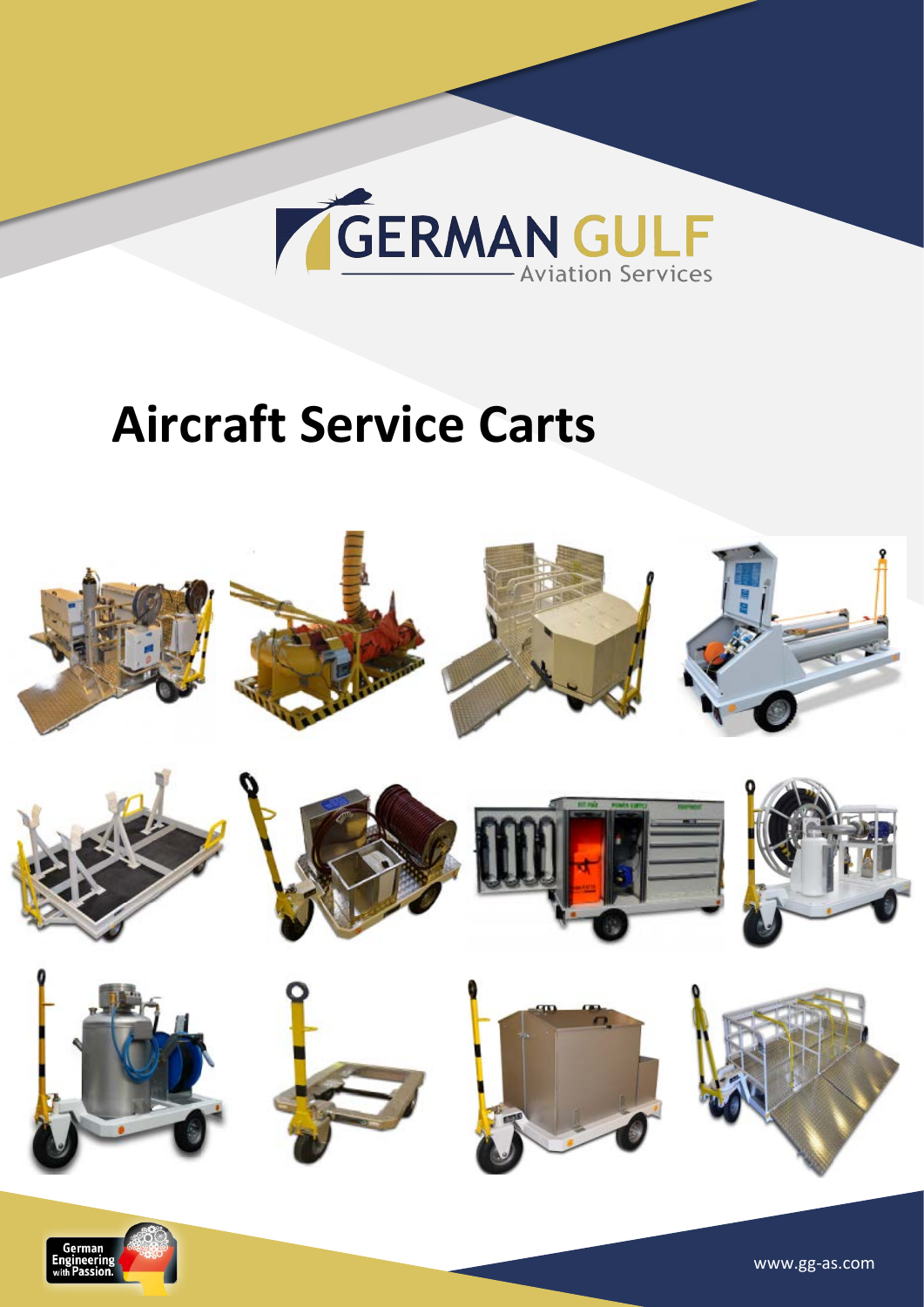#### **Wheel Service Trailer -RSW-B777/MD11**

The wheel service trailer is used exclusively for maintenance work on the aircraft and may be used both on the aircraft apron and in hangars. The wheel service trailer is used for maintenance of wheels and landing gears of aircraft with nitrogen. The service trailer has load platforms for one wheel with securing brackets, floor space for two axle jacks, floor space for one wheel and brake changer and four tool boxes. The wheel service trailer has two receiving positions for nitrogen bottles (50 l bottle volume (200 bar)) with the associated nitrogen fittings for the filling of wheels and landing gears. The service trailer is moved as a trailer with a suitable towing vehicle and is fixed by actuating the parking brake.



- Chassis steel square profiles
- Rear axle drive
- Steering head forward with drawbar and eyelet  $\varnothing$ 35 mm DIN 8454
- Parking brake acting on front, by raising the drawbar
- Tire 4 -ply Wheel size4.00-8 Super elastic
- Nitrogen filling system for landing gears max. 150 bar
- Nitrogen filling system for A/C Tires max. 25 bar
- Floor space for one wheel
- Two positions for nitrogen bottles
- Two boxes for axle jacks
- One box for a wheel and brake changer
- Four tool boxes
- <sup>■</sup> Surface treatment: chassis galvanized
- Dead weight: 1005 kg
- Payload: 995kg
- § Maximum speed: 30km/h
- Compliance: TRBS2111-4, 2006/42 EC, EN 1915-1, EN 12312-18

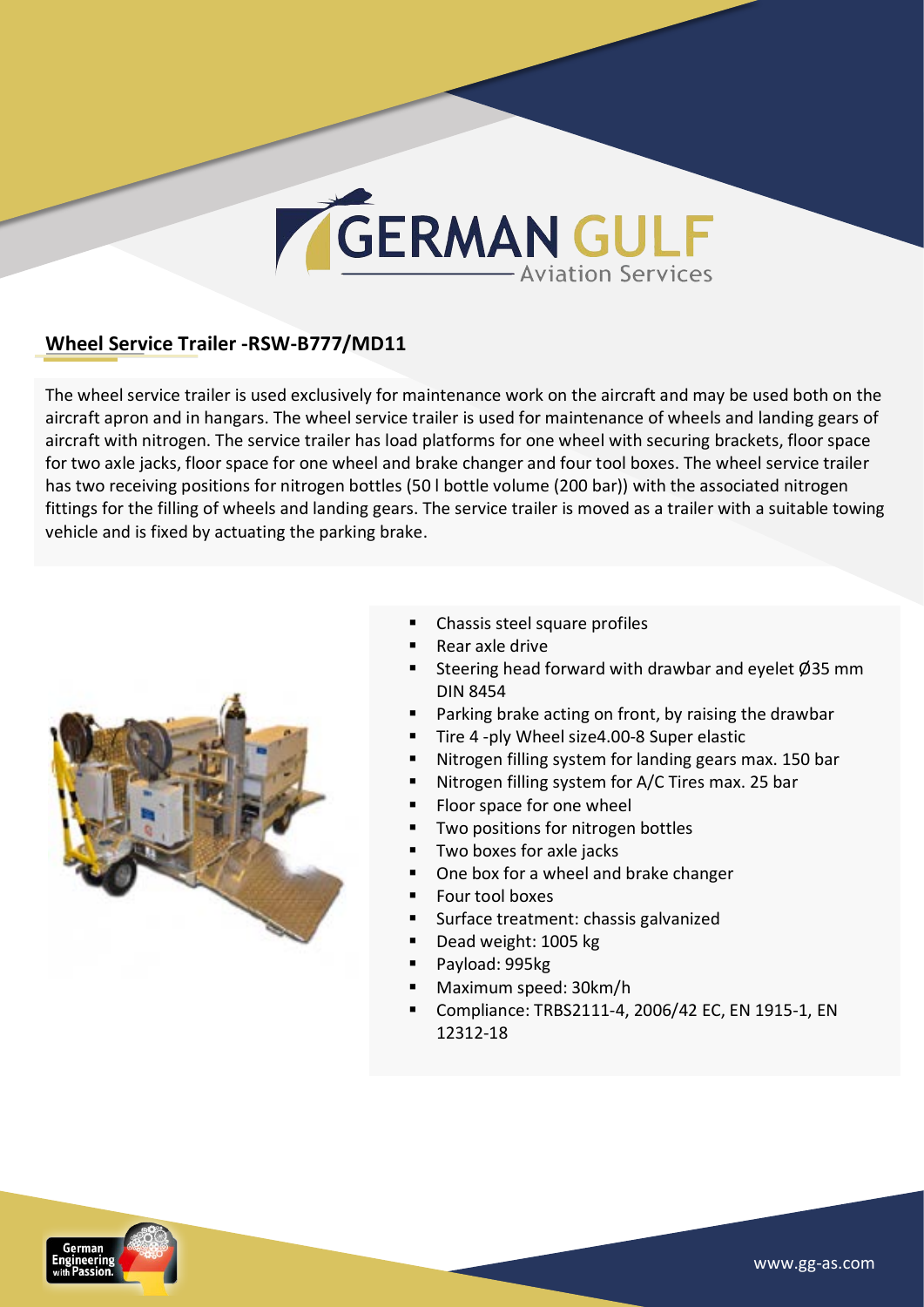#### **Wheel Service Trailer (1 Wheel)- WSC-N1/1**

The wheel service trailer is used exclusively for maintenance work on aircraft and can be used both on the aircraft apron and in hangars. The wheel service trailer has a load platform for one wheel, an accommodating trough for an axle jack and a receiving device for one change cradle at the rear. The wheel service trailer has one receiving position for a bottle (50 l bottle volume, 200 bar) and the nitrogen valves for filling tires and suspension. The change of the bottle can be done by one person because of the construction of the receiving device. The wheel service trailer can be towed with a suitable towing vehicle with a towbar and fixed with the parking brake.

- Chassis with rear axle and forward steering head
- 3-ply-Tyre, Wheel size 4.00-8 Superelastic
- Parking brake at front, applied by raising the drawbar– eyelet35mm DIN8454.
- Wheel box L=1450mm x B=840mm with loading ramp
- Accommodating trough 290mm width, adjustable for lifter(e.g. Hydro RC7703/RC9002)
- Receiving devices for one nitrogen bottle 50 l-200bar Tool box L=1100mmx W=300mm x H=200mm with cover plate
- Receiving device for a wheel change cradle at the rear
- Box for nitrogen valves with cover
- Nitrogen removal fitting for low pressure 0-20bar, with 6m filling hose and tire inflator
- Nitrogen removal fitting for high pressure 0-150 bar, with 6m filling hose
- Compliance: TRBS2111-4,2006/42 EC,EN 1915-1,EN 12312-18



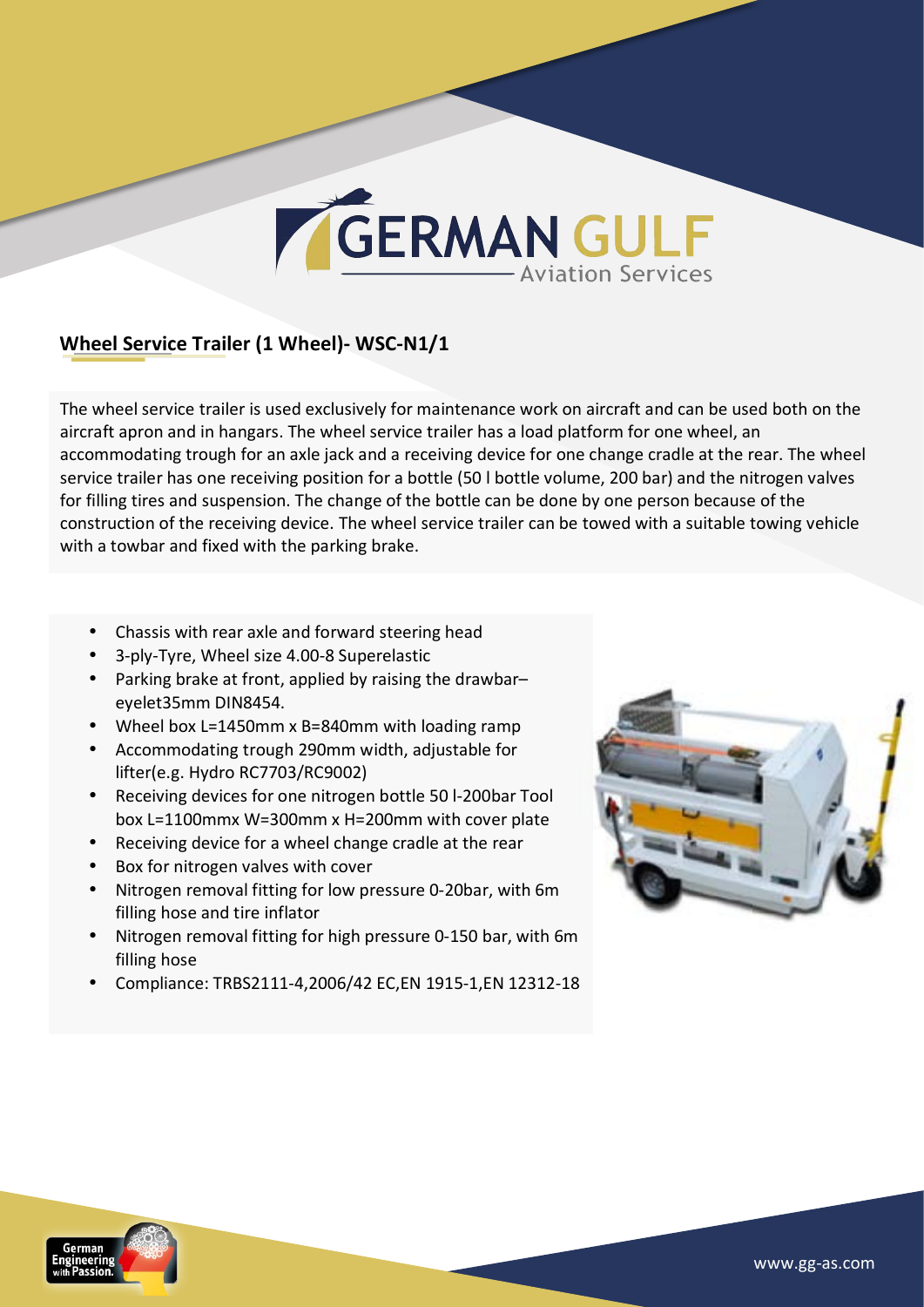#### **Wheel Service Trailer (2 Wheels)- WSC-2**

The wheel service trailer should only be used for maintenance work on aircraft and can be used both on the airport apron and in hangars. The wheel service trailer has load platforms for two wheels, floor space for an axle jack, floor space for a wheel and brake changer, and a nitrogen unit for filling the tyres and filing the landing gears. The wheel service trailer has two receiving positions for the bottles (50 I bottle volume (300 bars)) with the associated nitrogen fittings. The wheel service trailer can be towed with a suitable towing vehicle with the towbar and fixed with the parking brake.



- The wheel service trailer has load platforms for two wheels, floor space for an axle jack, floor space for a wheel and brake changer, and a nitrogen unit for filling the tyres and filling the landing gears
- The trailer has two receiving positions for the bottles (50l bottle volume (300bars) with the associated nitrogen fittings.
- The wheel service trailercan be towed with a suitable towing vehicle with the tow bar and fixed with the parking brake
- § Dead weight:1050kg
- § Gross weight: 2300kg
- § Payload:1250kg
- § Maximum speed:25 km/h
- § Compliance : TRBS2111-4,2006/42/EC,EN 1915-1,EN 1915-2,EN 12312-18

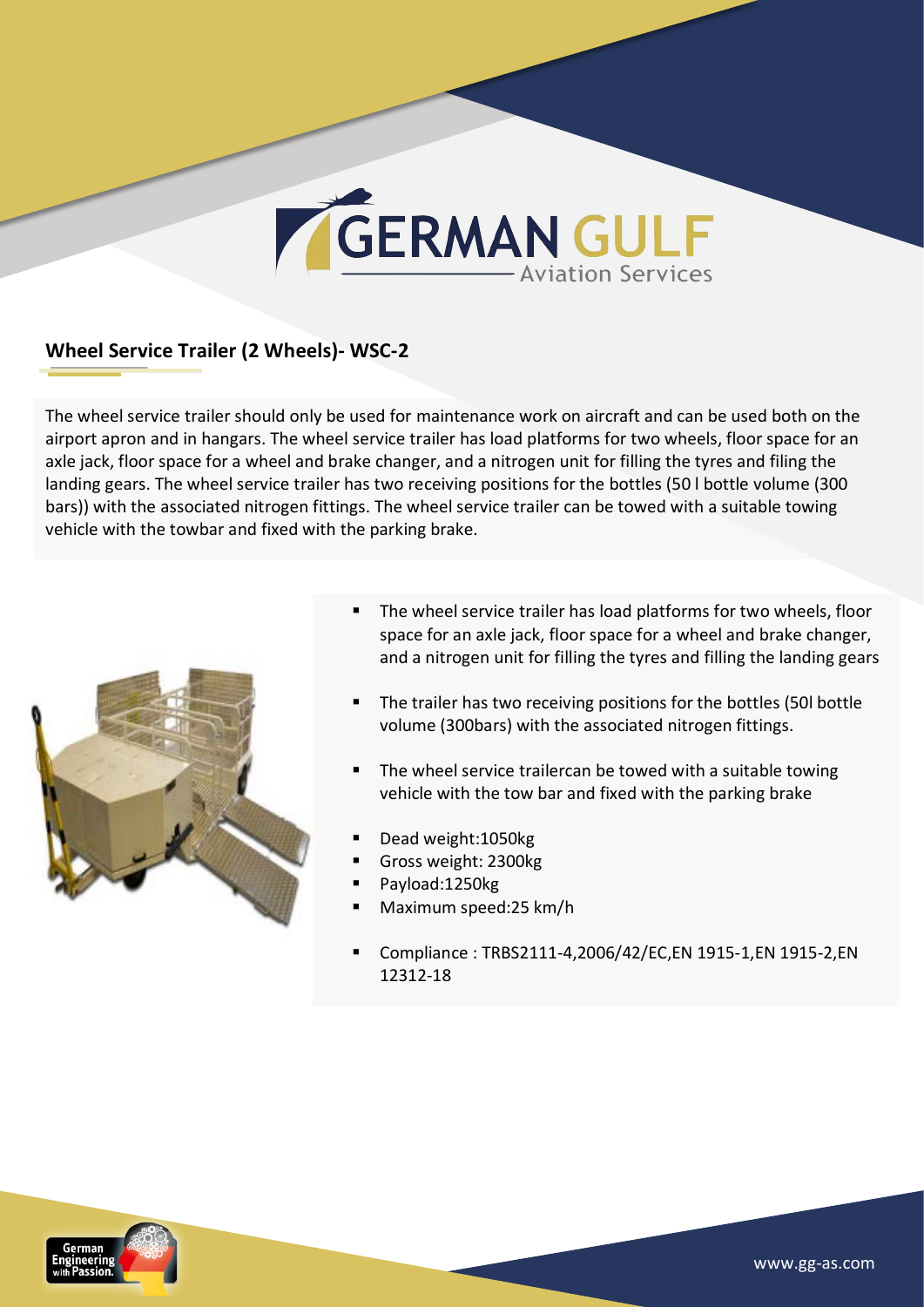

#### **Wheel Transport Trailer (5 Wheels)- WTC-5**

The wheel transport trailer is designed for the transport of wheels. The wheel transport trailer can receive 5 wheels. It consists of a chassis with a fixed railing, a fixed divider and three freely positionable dividers and a tow bar with parking brake. There are two loading ramps. The loading ramps can be dropped down individually. The wheel transport trailer can be moved with a suitable towing vehicle or pulled by hand to the place of use. The wheel transport trailer is fixed at the place of use with the parking brake.

- Loading surface: Length: 3.700 mm x Width: 1.500 mm
- The wheel transport trailer is able to receive 5 wheels.
- The trailer has a fixed railing on the chassis and two independent loading ramps.
- The wheel transport trailer can be towed by suitable towing vehicle or can be pulled by hand with the tow bar and fixed with the
- parking brake.
- Dead weight: 850kg
- § Gross weight: 2850kg
- § Payload: 2000kg
- § Maximum speed:25 km/h
- § Compliance : TRBS2111-4,2006/42/EC,EN 1915-1,EN 1915- 2,EN 12312-18



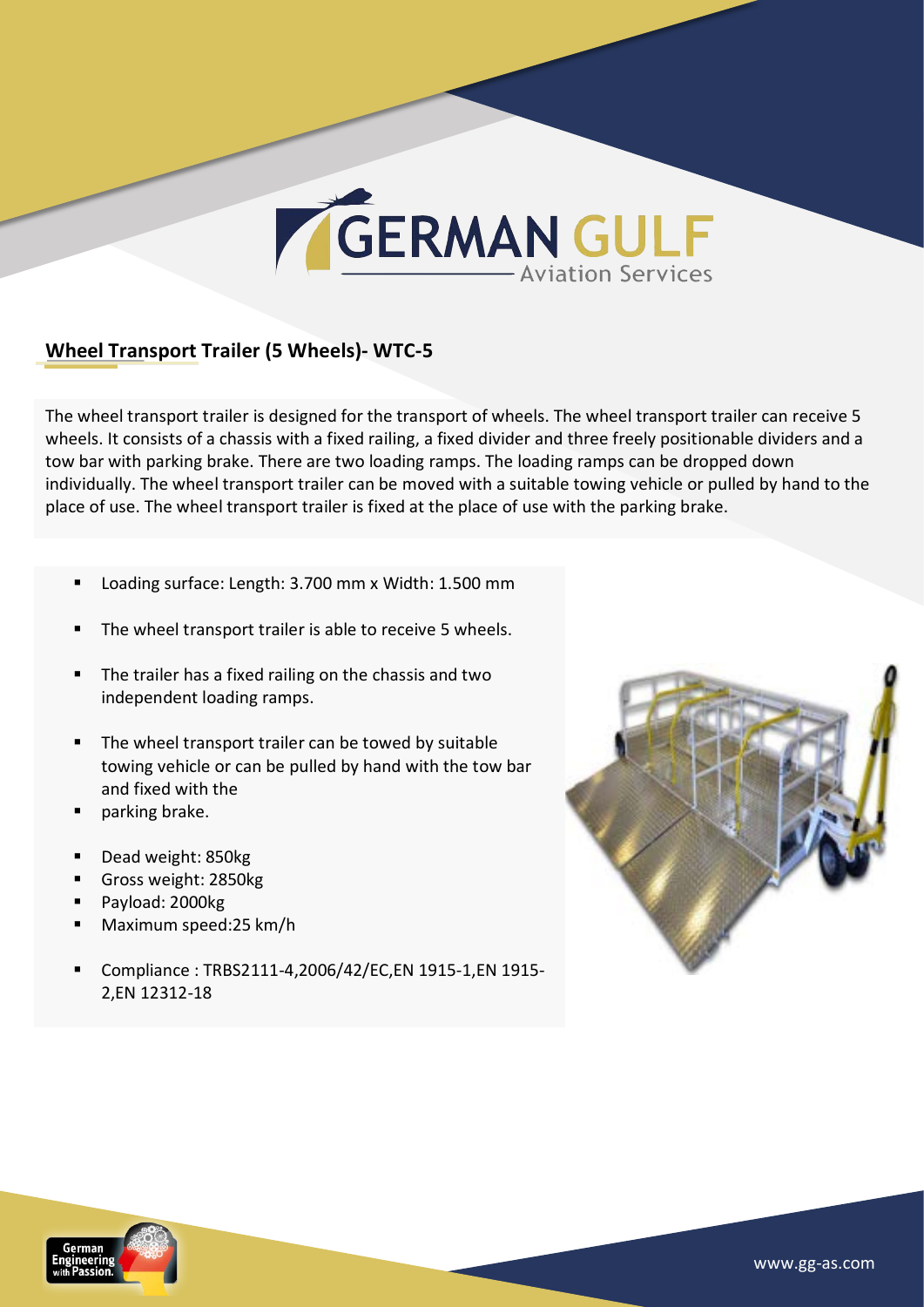#### **Oxygen Service Trailer (2/4 bottle)- OSC2- OSC4**

The oxygen service trailer is designed for topping up the oxygen container of an aircraft with high-altitude breathing oxygen. The service trailer consists of a chassis with a tow bar and parking brake, four receiving positions for the bottles (50 I bottle volume) and the lockable box with the associated oxygen fittings. The service trailer moved as a trailer with a suitable towing vehicle or is moved by hand to the place of use. At the place of use the service trailer is fixed by actuating the parking brake.



- Chassis steel square profiles
- Rear axle drive Steering head forward with drawbar and eyelet Ø35 mm DIN 8454
- Parking brake acting on front, by raising the drawbar
- Tire 3-ply Wheel size 4.00-8 Superelastic
- Receiving and mounting devices for two oxygen bottles
- Fitting housing with access door
- Filling unit consisting of: Bottles connection lines, pressure regulator input 300 bar –max. output. 150 bar, stainless steel pipes, 2 pieces buffer, filter, pressure gauge, valves and filling hose 6 m long with airplane adapter
- Fire extinguisher
- Earthing cable
- Color: RAL color according to specifications
- § 2 Bottles
	- o Dead weight:340 kg
	- o Gross weight: 490 kg
	- o Payload: 150 kg
- § 4 Bottles
	- o Dead weight:400 kg
	- o Gross weight: 700 kg
	- o Payload: 300 kg
- § Maximum speed:25 km/h
- § Compliance: TRBS2111-4,TRBS2111-4,2006/42/EG,EN 1915-1,EN 12312-18

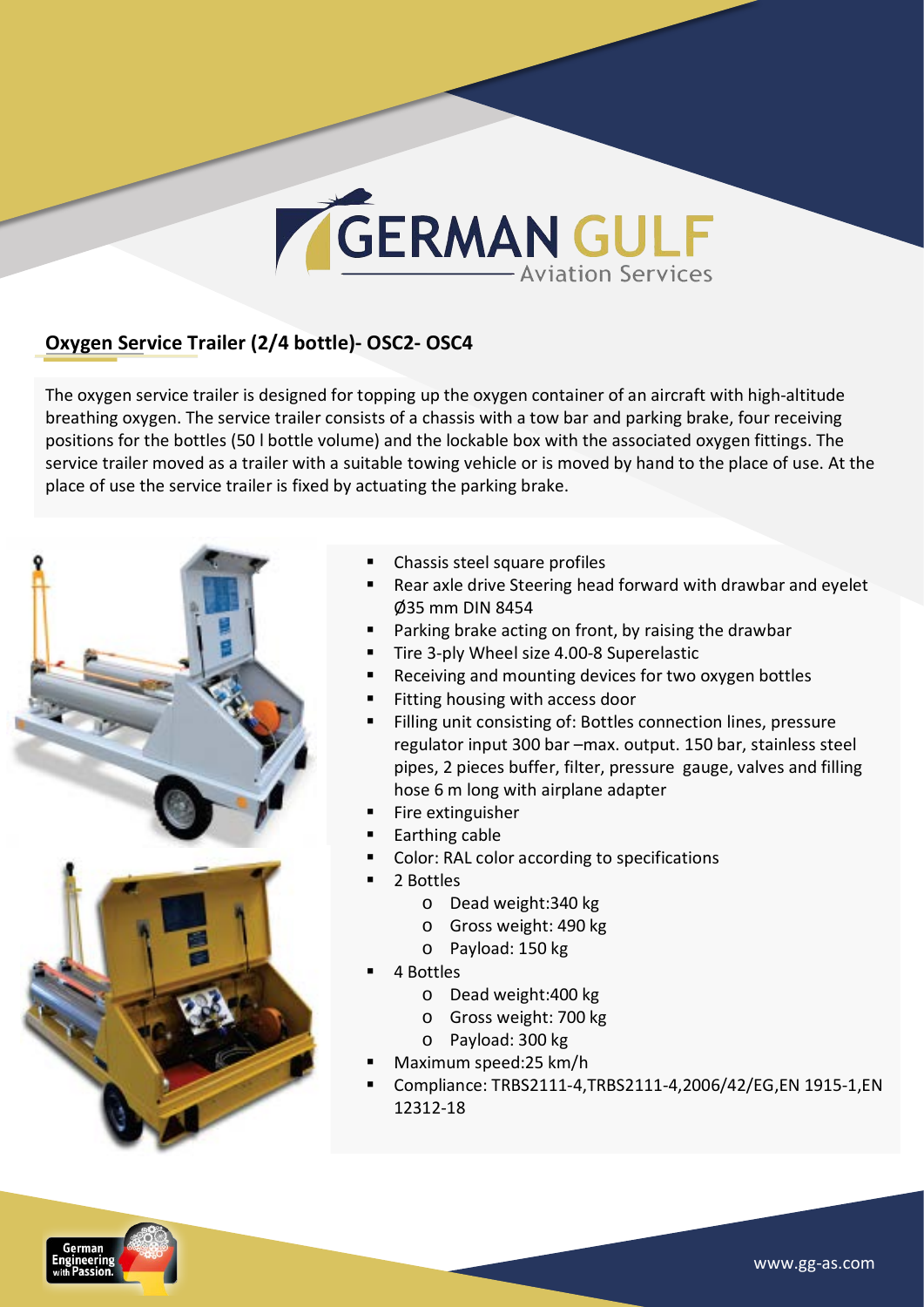

#### **Service Trailer- TPA 3.5x2.2**

The service trailer consists of a chassis with mounts for receiving of hoisting slings of type Trent 500/700 for internal operation. The contact points on the mounts have a plastic surface and the floor of the trailer is designed with a rubber surface. The chassis is equipped with a turntable steering and a towing hook. The service trailer can be drawn with a suitable towing vehicle. Below the loading area receiving pockets for fork lift trucks are installed.

- Contact points of the mounts for hoisting sling with plastic protection
- Load area/-floor allocated and designed in form of four trays for storage of fittings
- Floor with rubber surface
- Fold deflector hoop with safety marking(rear right and left side)
- **•** Turntable steering
- Parking brake by raising the towbar on front wheels acting
- Towbar with drawbar eye(DIN74054)40 mm
- receiving pockets for fork lift below load area
- Design according to requirements
- Dead weight:850 kg
- Payload: 1.500 kg
- Length (towbar above):3.800 mm
- § Height: 1.600 mm
- Height above ground: 530 mm
- Storage height: 900 mm
- Load area-Length: 3.500 mm
- Load area-Width: 2.200 mm
- Speed limit (without hoisting sling): 30km/h
- Speed limit (with hoisting sling): 6 km/h
- § Compliance:2006/42/EG,EN 1915-1,EN 12312-18



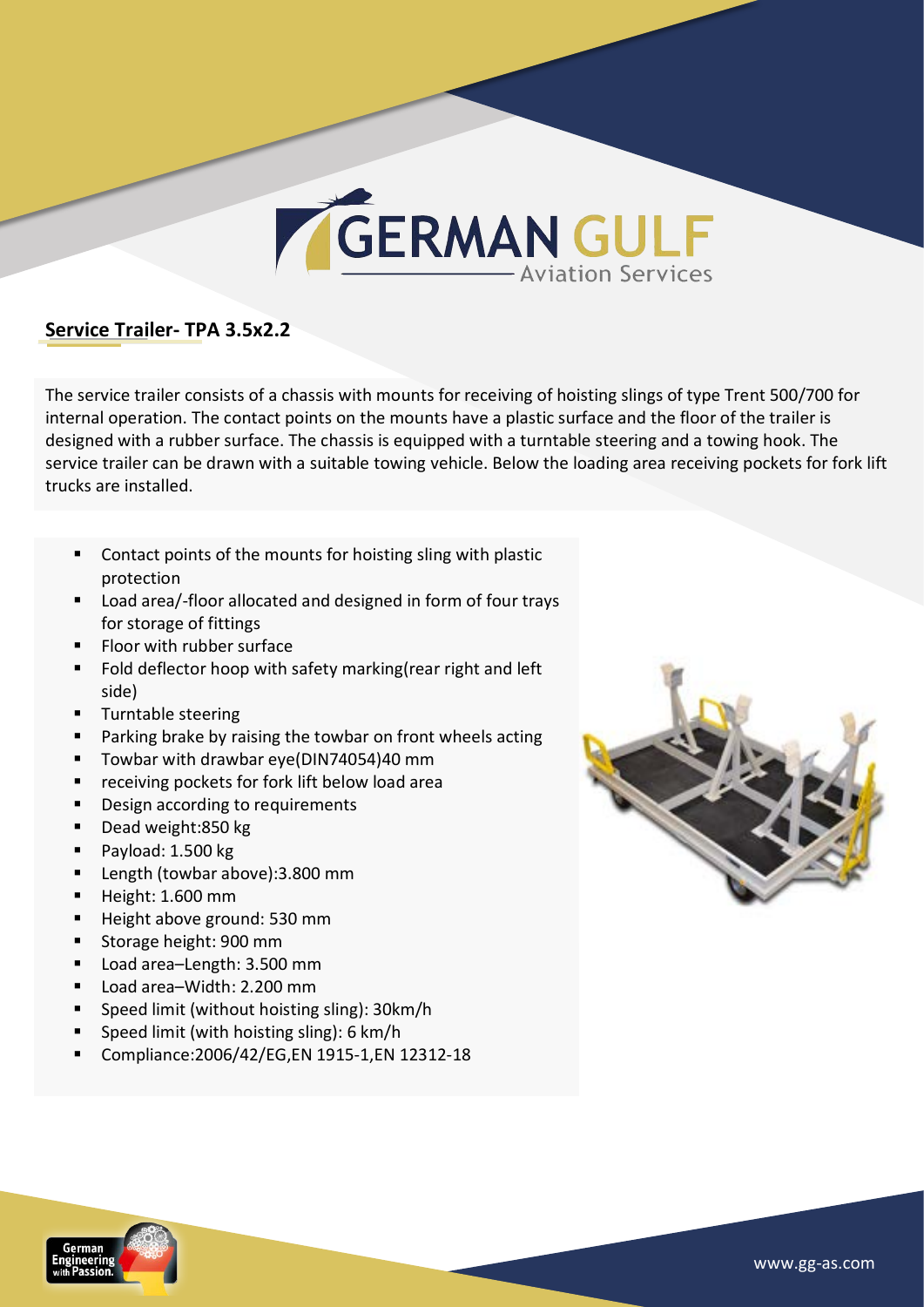

#### **Water Disinfection cart- WDC**

The water disinfection cart is used to produce a disinfection mixture and fill the POTABLE WATER SYSTEM in aircraft with the disinfection mixture. The service cart is moved to the site of use as a trailer with a suitable towing vehicle or by hand. At the site of use the service trailer is secured with a parking brake.



- Dosage unit:
	- o water-powered dosage pump DOSATRON adjustable  $0,03 - 0,3 %$
	- o Operation water pressure 0,3-6 bar
	- o max. water flow 3.000 l/h
	- o Pressure reducer, filter and system separator
- Double canister shot
- Hose reel with 80 m hose 19 x 4(water supply)
- 5 m hose 19 x 4 with airplane connection coupling
- Eye wash unit
- § Mounted on a Multi-Purpose-Cart
- standard chassis
- § Weight:260 kg
- Length (tow bar up): 1.960 mm
- Height over all:1.600 mm
- Height over all(tow barup):1.100 mm
- § Width: 1.100 mm
- Towing speed max.:25 km/h
- § Compliance: 2006/42/EC,EN 1915-1

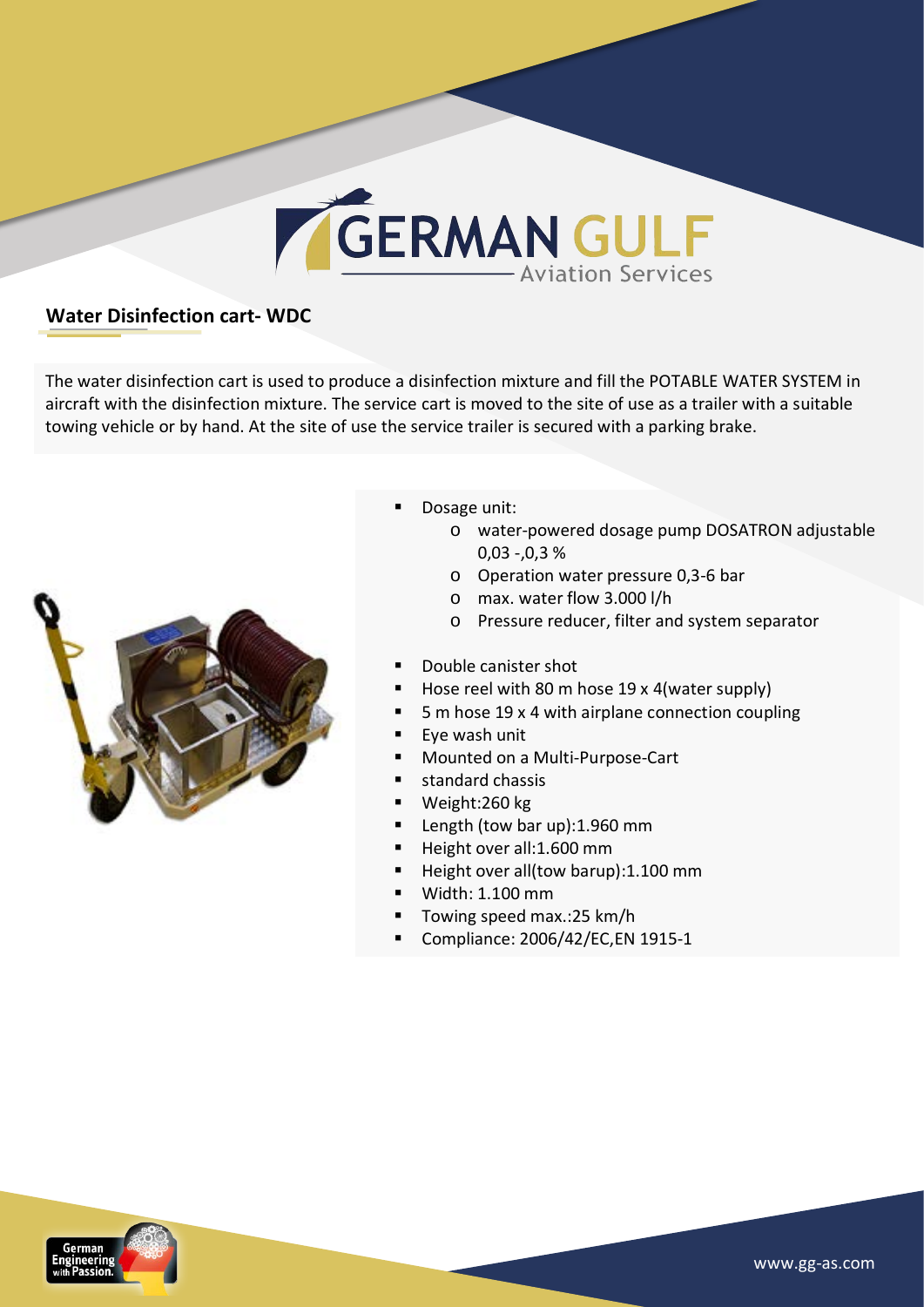#### **Tank Inspection Cart**

Service trailer for the repair and maintenance of aircraft tanks.

- For maintenance repair work on aircraft and fuel tanks where different tools and equipment are required.
- Equipment includes; tank mats, filler caps, flashlights, flashlights, headlamps, respirators and safety lines.
- The equipment is housed in the tank inspection cart in specially designed two-color insert trays.
- Designed to quickly locate the items, the color coding ensure that during maintenance is nothing is left in the aircraft tank.
- All storage compartments are lockable and therefore secured against unauthorized removal.
- Individual components mounted on a sprung unit chassis, makes this a mobile cart.
- Aluminum struts mounted on a10 mm thick steel plate construction, ensures a stable structure.
- Lockable aluminum armored shutters and Lista Tool Cabinet with 5 fully extendable drawers with individual locking, provides
- Security for storage and transport.
- § Dead weight:797kg
- § Overall length:2800 mm
- Overall width:1200 mm
- § Overall height:1670 mm
- § Compliance: TRBS 2153, TRBS 2152, EN 1127- ATEX94/9/CE, 2006/42/EG



#### **Accessories:**

- **E** Inspection lamp with plug 24V
- Lista equipment cabinet
- Equipment cabinet foam insert
- Protection glasses 2 EA
- Electric torches 4 FA
- Headlamps 2 EA
- Half mask x-plore 2 EA
- $\blacksquare$  Full face mask x-plore 2 EA
- Filter for x-plore 2 EA
- Filter for x-plore 2 EA
- Belt with warning whistle 2 EA
- Dräger breathing air system
- Breathing air hose  $2 \times 10 \text{ m}$
- Breathing air hose  $2 \times 15$  m
- Breathing apparatus 2 EA
- Compressed air hose 10 m
- § Fuel tank pad 4 EA
- Control box
- Document compartment
- Earthing cable
- Cable winder
- § Work Top

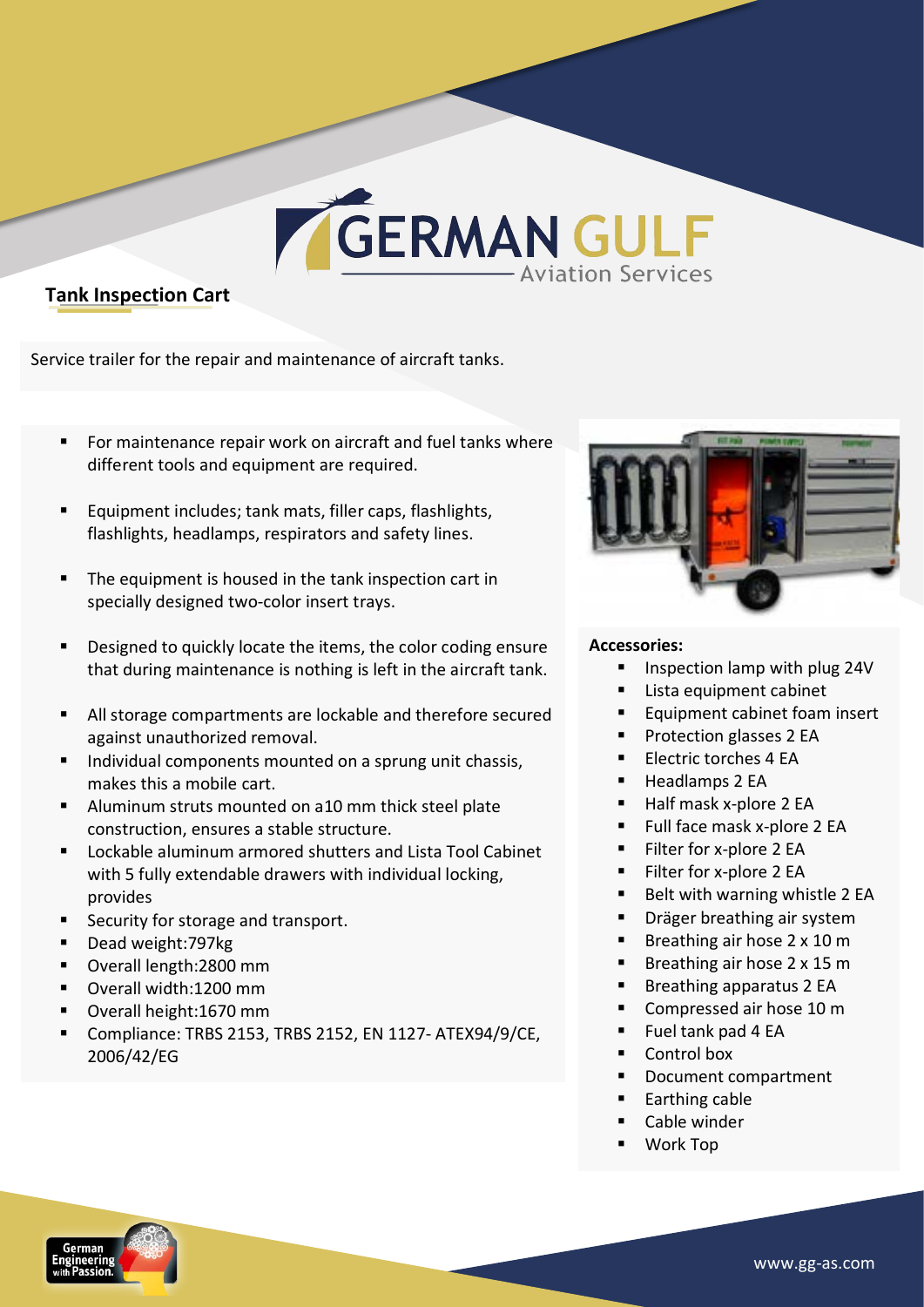

#### **Injection pump for additives- Injector Pump**

Service trailer for the addition of additives during the aircraft fueling process.



- During flight, aircraft moisture is generated in the tank due to the differences in temperature and different levels of condensation. This can result in the fuel tanks and fuel lines to control fungal decay and contamination.
- Using this injection pump additive can be introduced to the kerosene during refueling of the aircraft tanks.
- Depending on the severity of the fungal infection, metering rates are required.
- Via a Hand lift pump, the metered rate can be ranged10% to 100% at an adjustable volume flow rate of 6-65 m<sup>3</sup> / h.
- The supplied Kathon content can be monitored on a scale on Kathon container.
- The unit has a hose reel with 8 meters of refueling hose with a diameter of 2.5 ".
- All components are mounted on a sprung chassis unit with a 10 mm thick base plate.
- Dead Weight:420kg
- Overall length:2400 mm
- Overall width:1070 mm
- Overall height:1380mm
- Compliance: TRBS 2153, TRBS 2152, EN 1127-1, ATEX 94/9/CE, 2006/42/EG

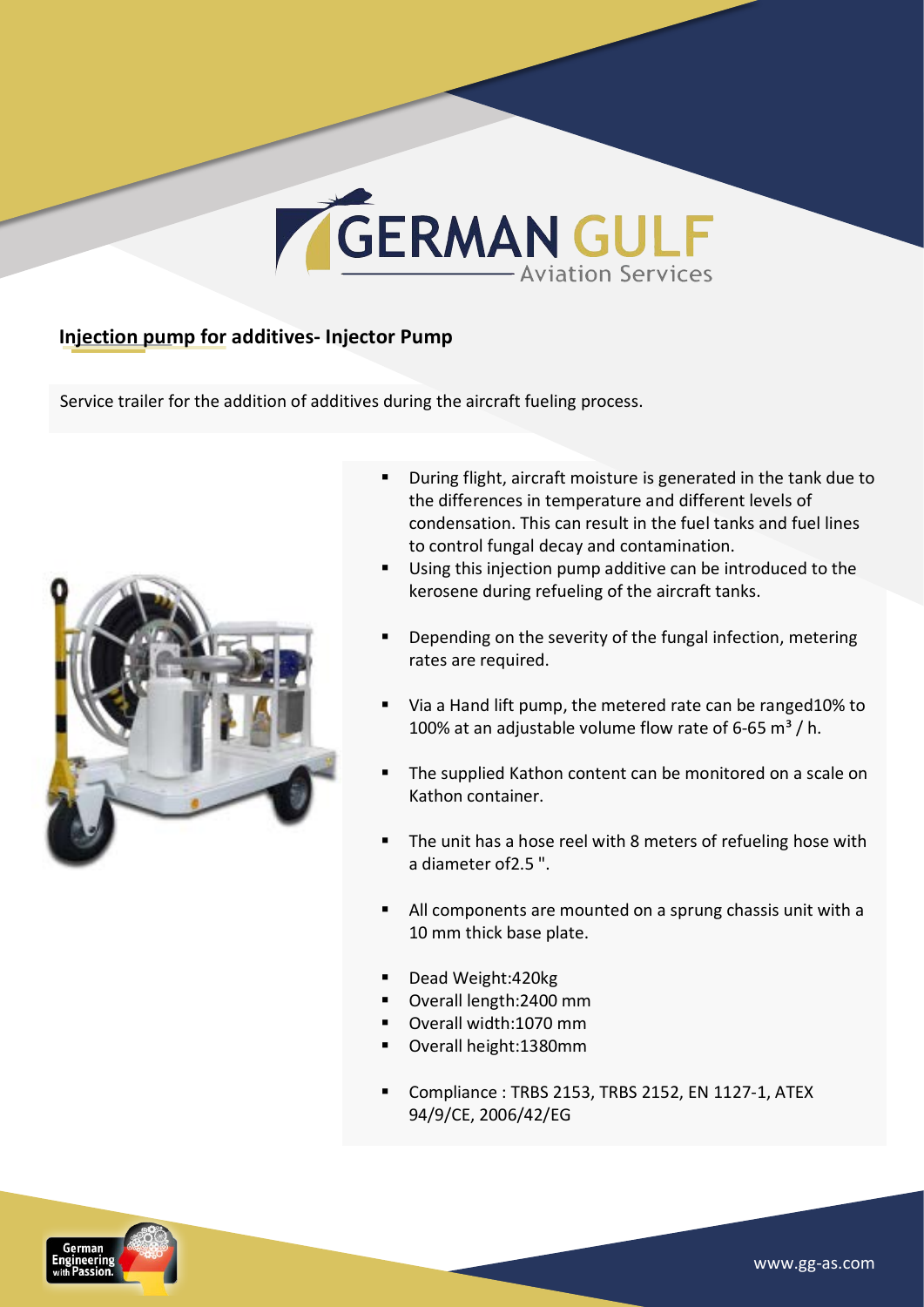

#### **PCA- Service Cart 1E1A- PCA-1E1A**

The service cart PCA-1E1A is equipped with one input and one output. The PCA Service cart is a connection device between the stationary air conditioning hose of a passenger boarding bridge and the variable connector of the parked aircraft. An insulated spiral coiled hose attached to the PCA service cart connects with the station. It is well dimensioned, so that all angles of inclination of the passenger bridge are supported at any time. The PCA hose never touches the ground. Additionally, a 20 meter connecting hose is installed to reach the adapting points of all aircraft types. This hose is well insulated to avoid cooling and thermal losses. The PCA service cart is attached to the service stair of the boarding bridge, so the positioning of the equipment automatically follows the movement of the bridge. No manual intervention is necessary.

- The PCA is a connection device between the stationary air conditioning hose of a passenger boarding bridge and the variable connector of the parked aircraft
- An insulted spiral coiled hose attached to the PCA service cart connects with the station
- It is well dimensioned, so that all angles of inclination of the passenger bridge are supported at any one time
- The PCA service cart is attached to the service-stair of the boarding bridge, so the positioning of the equipment automatically follows the movement of the boarding bridge
- Dead weight: 520kg
- Length: 3800 mm
- Width: 1400mm
- Height: 940 mm
- Compliance: 2006/42/EC, EN 1915-1



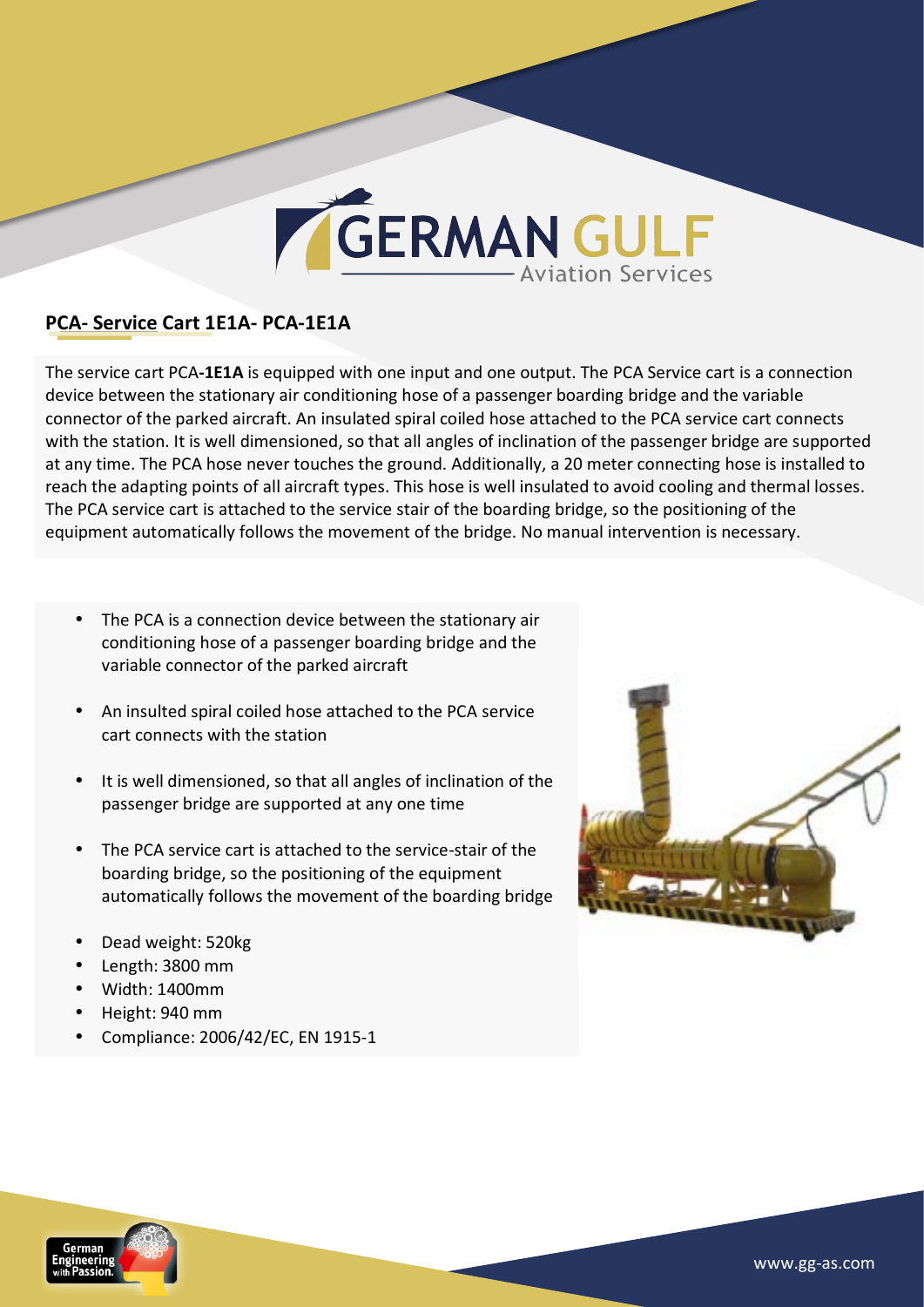## GERMAN GULF

#### **PCA- Service Cart 1E2A- PCA-1E2A**

The service cart PCA-1E2A is equipped with one input and two outputs. The PCA Service cart is a connection device between the stationary air conditioning hose of a passenger boarding bridge and the variable connector of the parked aircraft. An insulated spiral coiled hose attached to the PCA service cart connects with the station. It is well dimensioned, so that all angles of inclination of the passenger bridge are supported at any time. The PCA hose never touches the ground. Additionally a 20 meter connecting hose is installed to reach the adapting points of all aircraft types. This hose is well insulated to avoid cooling and thermal losses. The PCA service cart is attached to the service stair of the boarding bridge, so the positioning of the equipment automatically follows the movement of the bridge. No manual intervention is necessary.



- The PCA is a connection device between the stationary air conditioning hose of a passenger boarding bridge and the variable connector of the parked aircraft
- An insulted spiral coiled hose attached to the PCA service cart connects with the station
- It is well dimensioned, so that all angles of inclination of the passenger bridge are supported at any one time
- The PCA service cart is attached to the service
- stair of the boarding bridge, so the positioning of the equipment automatically follows the movement of the boarding bridge
- Dead weight: 640kg
- Length: 3800 mm
- § Width : 1873 mm
- Height: 940 mm
- Compliance: 2006/42/EC, EN 1915-1

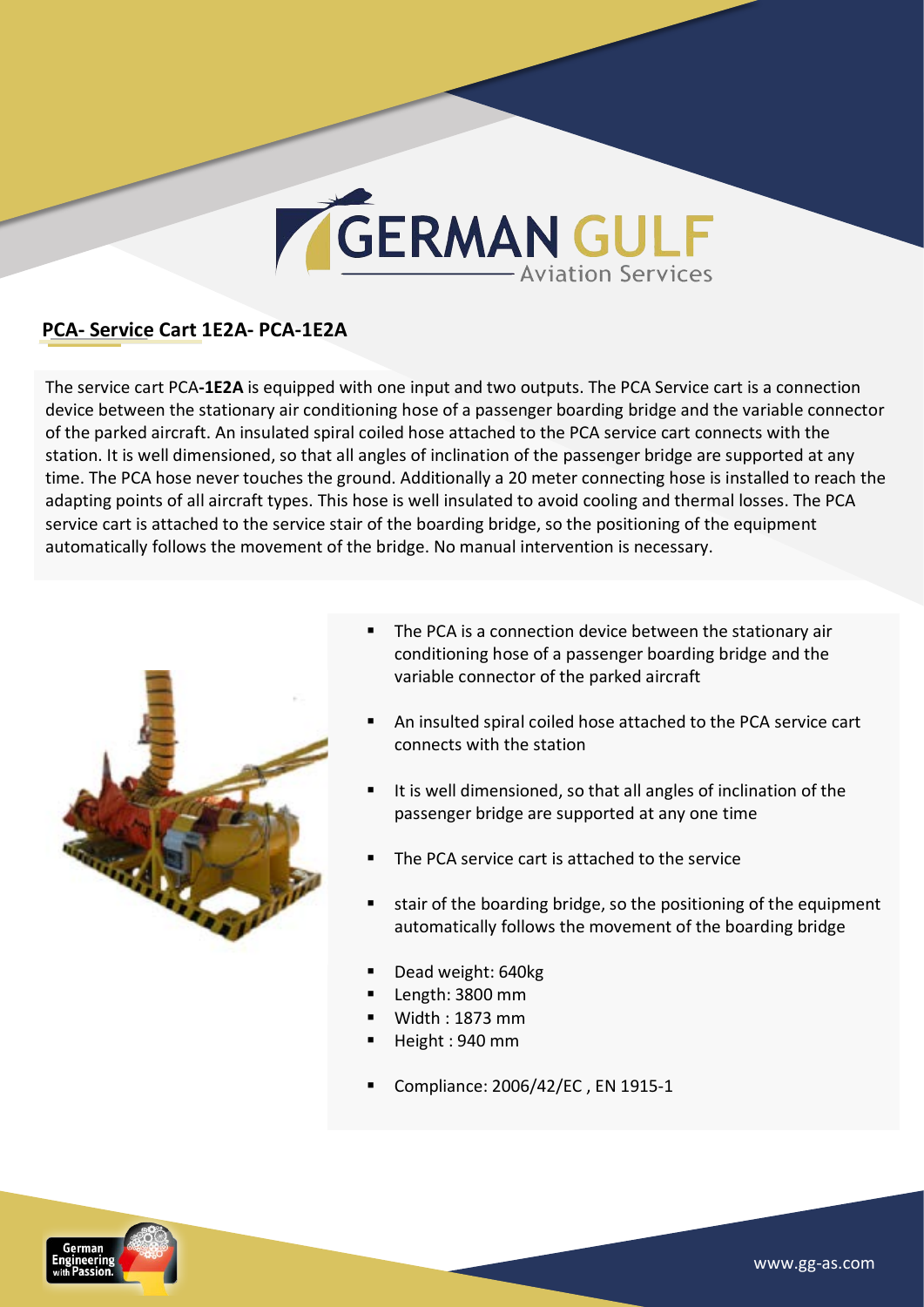

#### **Multi Purpose Cart - MPC-01NG**

The MPC-01NG trailer is designed for use as a multifunction cart. These carts are fully customizable on required storage and transportation system.

- Sheet steel edge profiles chassis with rear axle and front steering axle
- Tire equipment 3 fold, 4.00x8 superelastic
- Parking brake acting upon front wheel, by lifting in upright position, Towing eye 35 mm DIN 8454(further sizes on customer request available)
- Standard frame size: Length: 1500 mm x Width: 1070 mm (further dimensions on customer request and application modification according
- specification available)
- Option: rear axle with shock absorbers mounted
- Transport Trailer for assemblies up to 1000 kg compliment with
- Compliance: 2006/42/EC, EN 1915-1



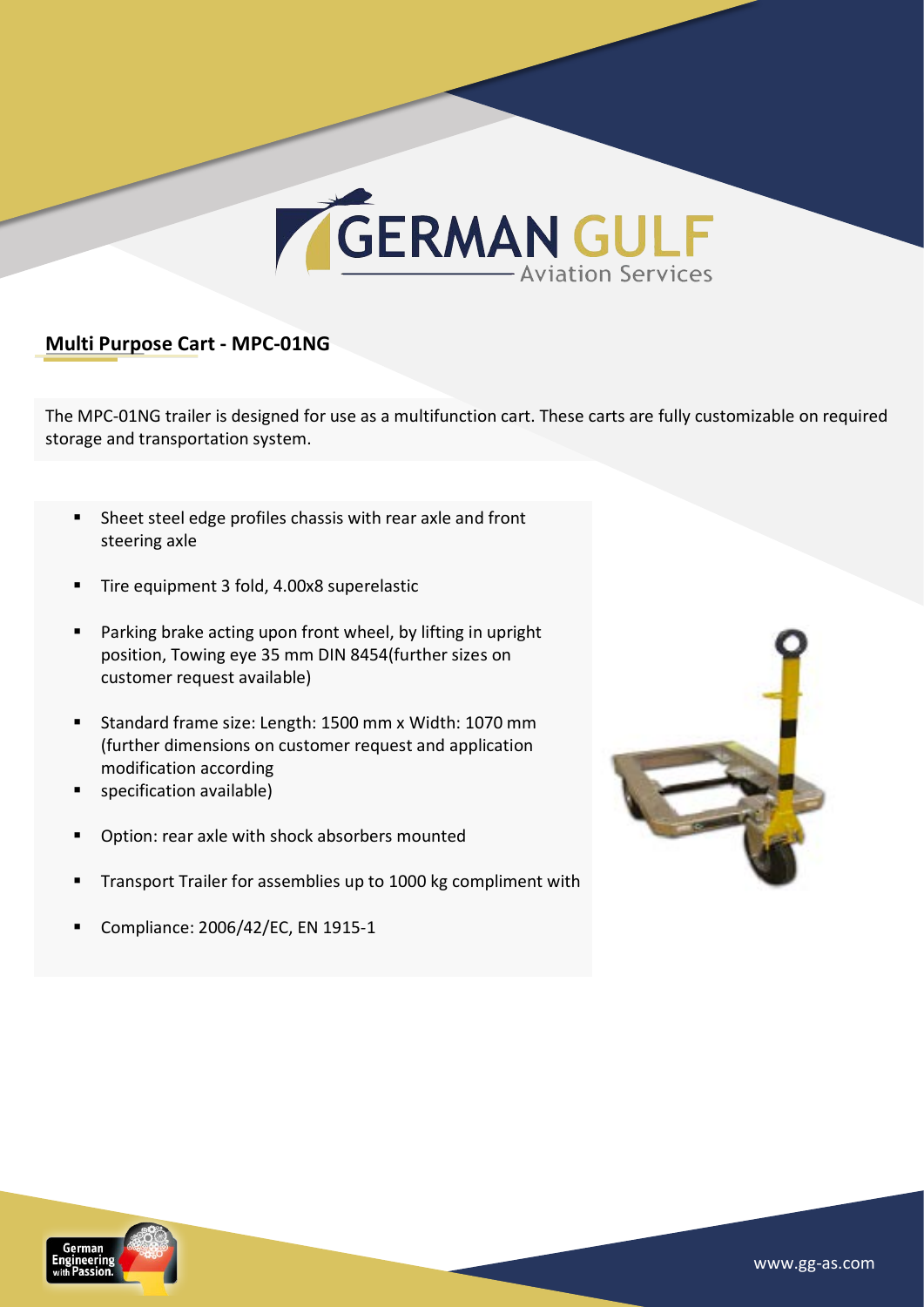# GERMAN GULF

#### **Oil Absorption Tray Cart-OATC**

The service cart is used exclusively for maintenance work on aircraft, both on the airport apron and in the hangars. The service cart is designed for the transport of oil absorbents. The service cart consists of a chassis with a tow bar and parking brake, as well as two containers (each 380 l) with a cover and an open box without a cover. The service cart is moved as a trailer with a suitable towing vehicle or by hand to the site of use. At the site of use the service cart is secured with a parking brake.



- Standrad chassis MPC
- Rear axle drive Steering head forward with drawbar and eyelet Ø35 mm DIN 8454
- Parking brake acting on front, by raising the drawbar
- Tire 3-ply Wheel size 4.00-8 Superelastic
- Two containers for the oil absorption (each 380 l)
- One open box without a cover
- Dead weight: 310 kg
- Payload: 690kg
- § Maximum speed: 25 km/h
- § Compliance : TRBS2111-4,2006/42/EC,EN 1915-1,EN 1915- 2,EN 12312-18

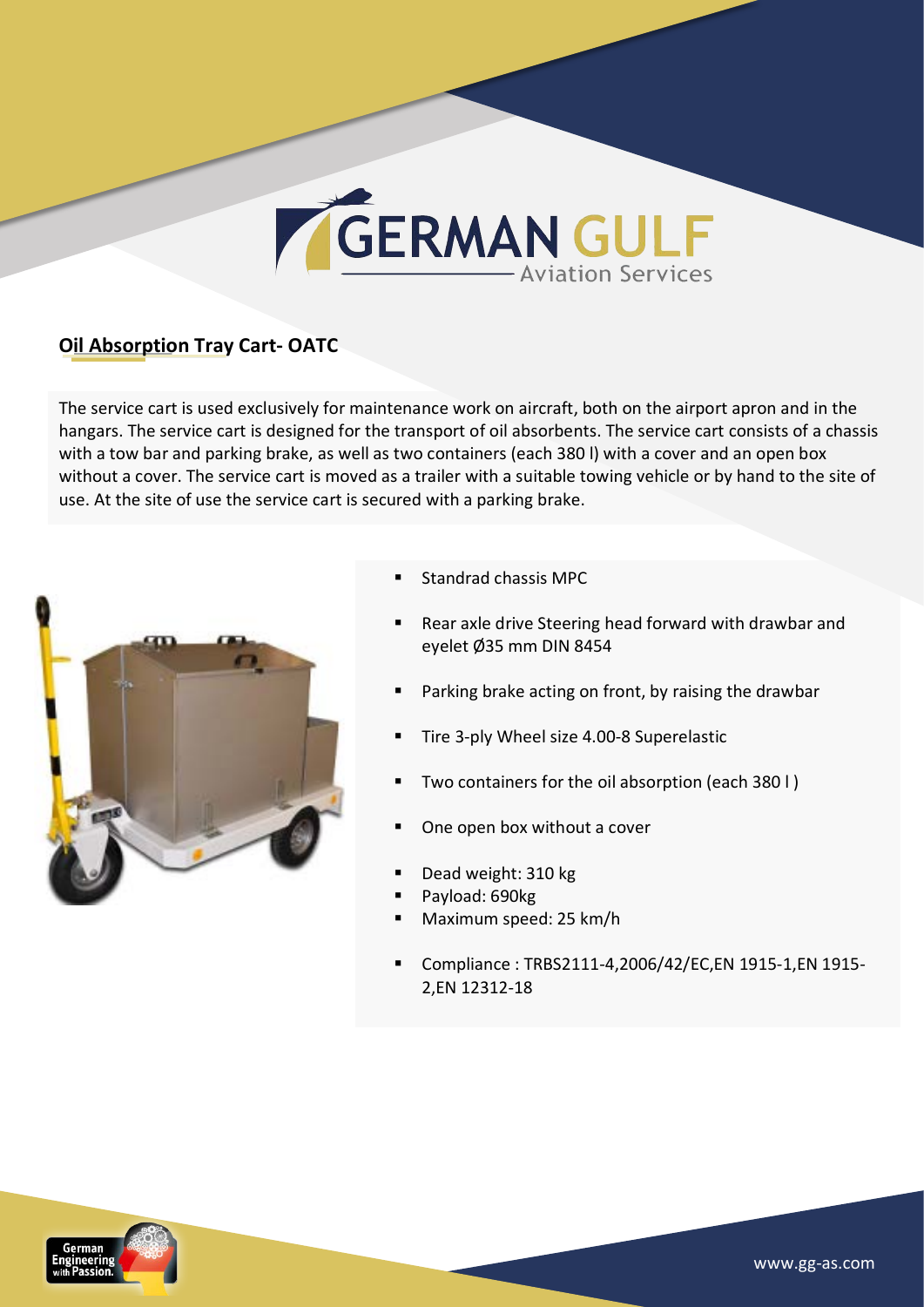

#### **Water Collection Cart-WCC-900**

The water collection cart is used exclusively for inspection and maintenance work on aircraft. The water collection cart may be used both on the aircraft apron and in hangars. The water collection cart is designed to collect water. The service trailer consists of bogie with tow bar and parking brake, together with the water collection (900 l). The cart is equipped with baffle plates. The train opening is provided at the bottom of the collection cart. The service trailer is moved as a trailer with a suitable towing vehicle or by hand to the place of use. The service trailer is secured in the place of use with a parking brake.

- The cart is designed to collect water
- May be used both on aircraft apron and in hangars
- The cart consists of a bogie with tow bar and parking brake, together with the water collection cart (900l).
- Cart is equipped with baffle plates
- The drain opening is provided at the bottom of the collection cart.
- § Dead weight: 280kg
- § Gross weight:1280kg
- Payload: 1000kg
- § Maximum speed: 25 km/h
- Compliance: TRBS2111-4,2006/42/EC,EN 1915-1, EN 12312-11



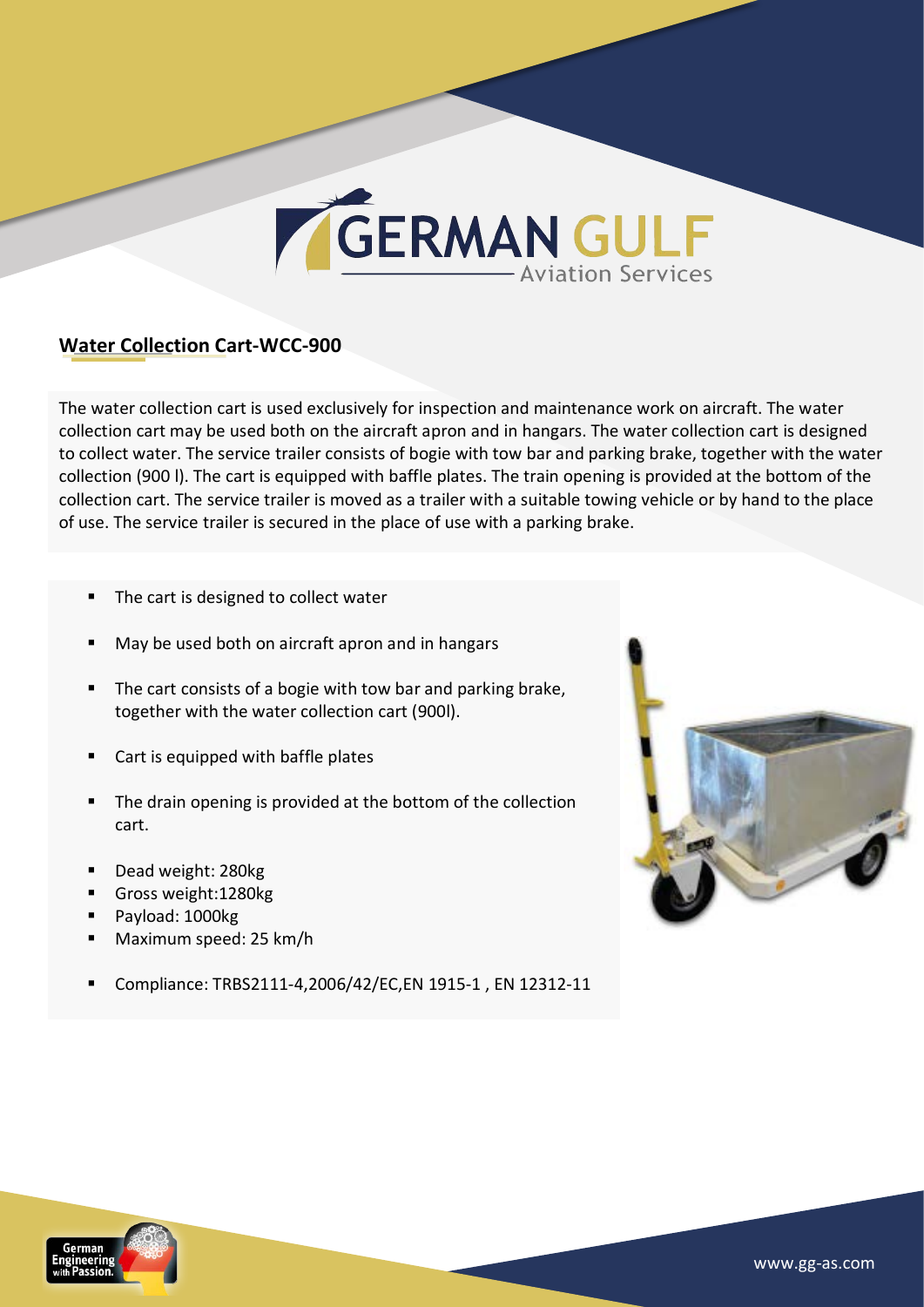# **GERMAN GULF**

#### **Nitrogen Service Trailer-(2 Bottle/4 Bottle) NSC2- NSC4**

The nitrogen service trailer is used exclusively for inspection and maintenance work on aircraft. The nitrogen service trailer may be used both on the aircraft apron and in hangars. The nitrogen service trailer is used for filling the wheels and the landing gears of aircrafts with nitrogen. The service trailer consists of a chassis with tow bar and parking brake, two receiving positions for the bottle (50 I bottle volume) and the lockable box with the associated nitrogen fittings. The service trailer is moved as a trailer with a suitable towing vehicle or is pulled by hand to the place of use. The service trailer is fixed at the place of use by actuating the parking brake.



- Running axle at the rear
- Steering wheel in front, with towbar
- Parking brake acting upon front wheel, by lifting of towbar in upright position
- Tire equipment: 3 fold, 4.00
- § 8 superelastic
- Mounting device for 2 nitrogen bottles 50l-300bar
- Cover on top of instrument panel
- Discharge unit for the tire inflation, consisting of:
	- o Pressure reducer 0-20 bar
	- $O$  6 m hose
	- $\circ$  Tire inflation gauge
	- o Stacker device for hose
- Discharge unit for filling of shock strut, consisting of:
	- $\circ$  Pressure reducer 0-150 bar
	- $O$  6 m hose
	- $\circ$  Stacker device for hose
- Max. Input pressure: 300bar
- § 2 Bottle:
	- o Max. Output pressure: 150bar+20 bar
	- o Weight: 340kg
	- o Payload:150kg
- § 4 Bottle:
	- o Dead weight:400kg
	- o Gross weight: 700kg
	- o Payload:300kg
- § Maximum speed:25 km/h
- Compliance: EN 1915-1, EN 1915-2, EN 12312-18, 2006/42/EC, TRBS2111-4